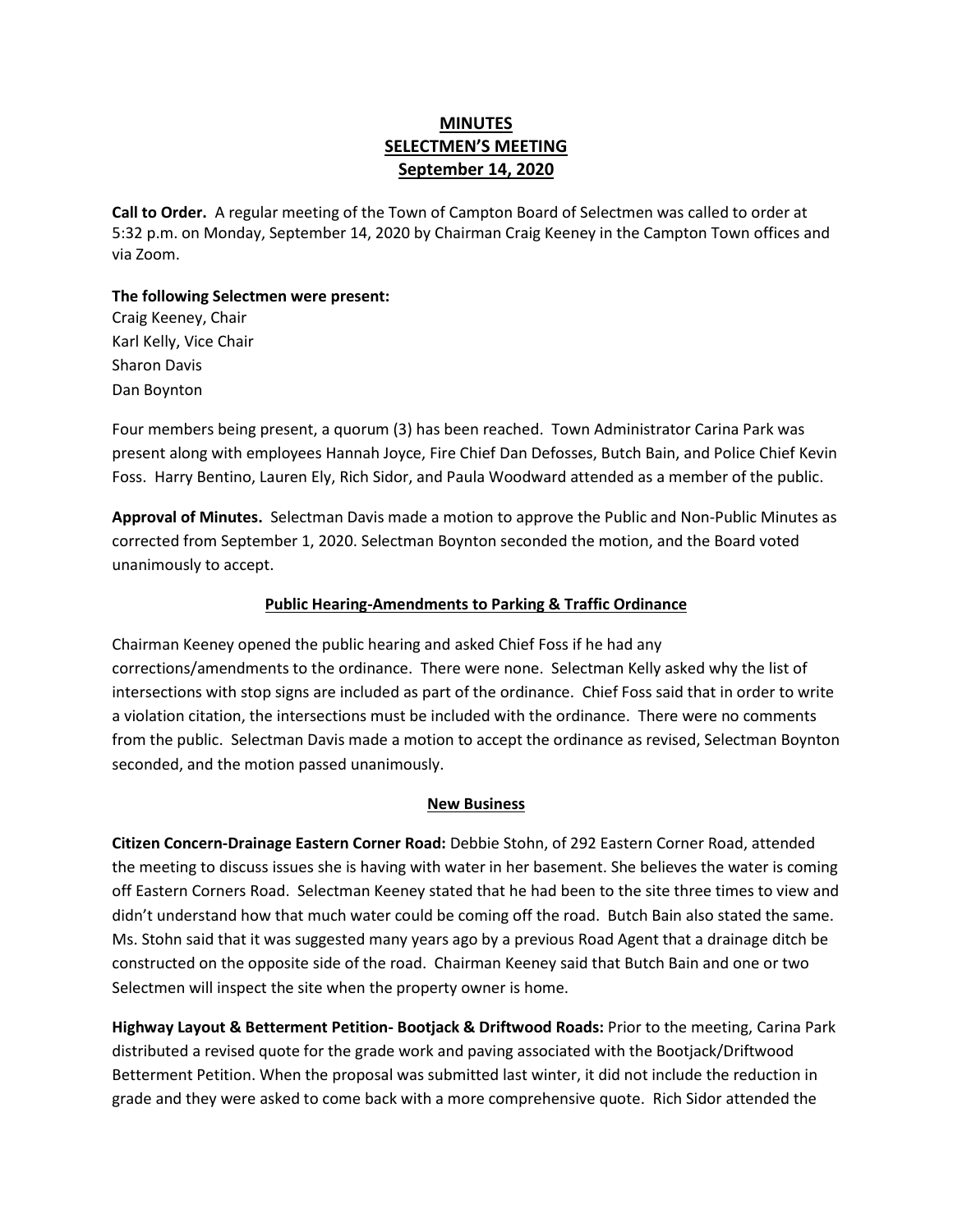meeting as a representative of the association. There are currently 6 houses and 3 empty lots on the road. A portion of the road grade is currently 13%, exceeding town code. In addition to reducing the grade, road shoulders need to be cleared and ditches installed. Butch Bain said that he also recalled additional culverts needing to be installed since there is only one in place currently. Carina Park said that the tax impact upon residents would be approximately \$700-\$1000 annually. Chairman Keeney asked for Board comments:

Kelly: doesn't see a benefit to the town; just the small number of homeowners.

Davis: doesn't have a problem with the proposal.

Boynton: wanted to make certain that the town would take over maintenance only after the road was up to the town specifications.

Keeney: his research indicates a customary advisement *against* towns taking over a road if it doesn't go anywhere.

Carina Park stated that the project would need to be put on the town meeting agenda as its own warrant article.

**Fire Department Equipment Purchase Request:** Chief Defosses attended the meeting to propose purchasing four Personal Air Purifiers that would be 100% reimbursed by the GOFERR grant. The total cost is approximately \$5,000. The Chief explained that upkeep of the equipment would be similar to what they have currently. Selectman Boynton suggested purchasing a reasonable number of replacement cartridges, keeping in mind the shelf life and use pattern. Chief Defosses said that fulfillment would probably take 2-3 months. After a couple of points of clarification, the BOS agreed unanimously to approve the purchase.

As to the potential purchase of the truck described during the past BOS meeting, Chief Defosses said that the department is no longer interested in pursuing the opportunity. There were too many features that didn't fit our use. Chief Defosses is now considering a "mini" or "midi" pumper for the lower station with an eye toward replacing a truck that has had numerous mechanical problems in 2-3 years.

### **Old Business**

**Additional Support TC/TX Office:** Hannah Joyce presented to the Board her request to hire additional staff to process absentee ballots. Approximately 280 ballots have currently been requested. A grant was obtained to pay for the processing of absentee ballots which amounts to roughly \$12/ballot. The Board members asked numerous questions about how the grant dollars would be administered (how many staff hours per week, do the ballots have to be processed in the town clerk's office, where would a temporary employee be seated, etc.). The BOS asked Hannah to return with a detailed written plan and job description and assured her that all of them are willing to have an emergency meeting to consider the request and vote.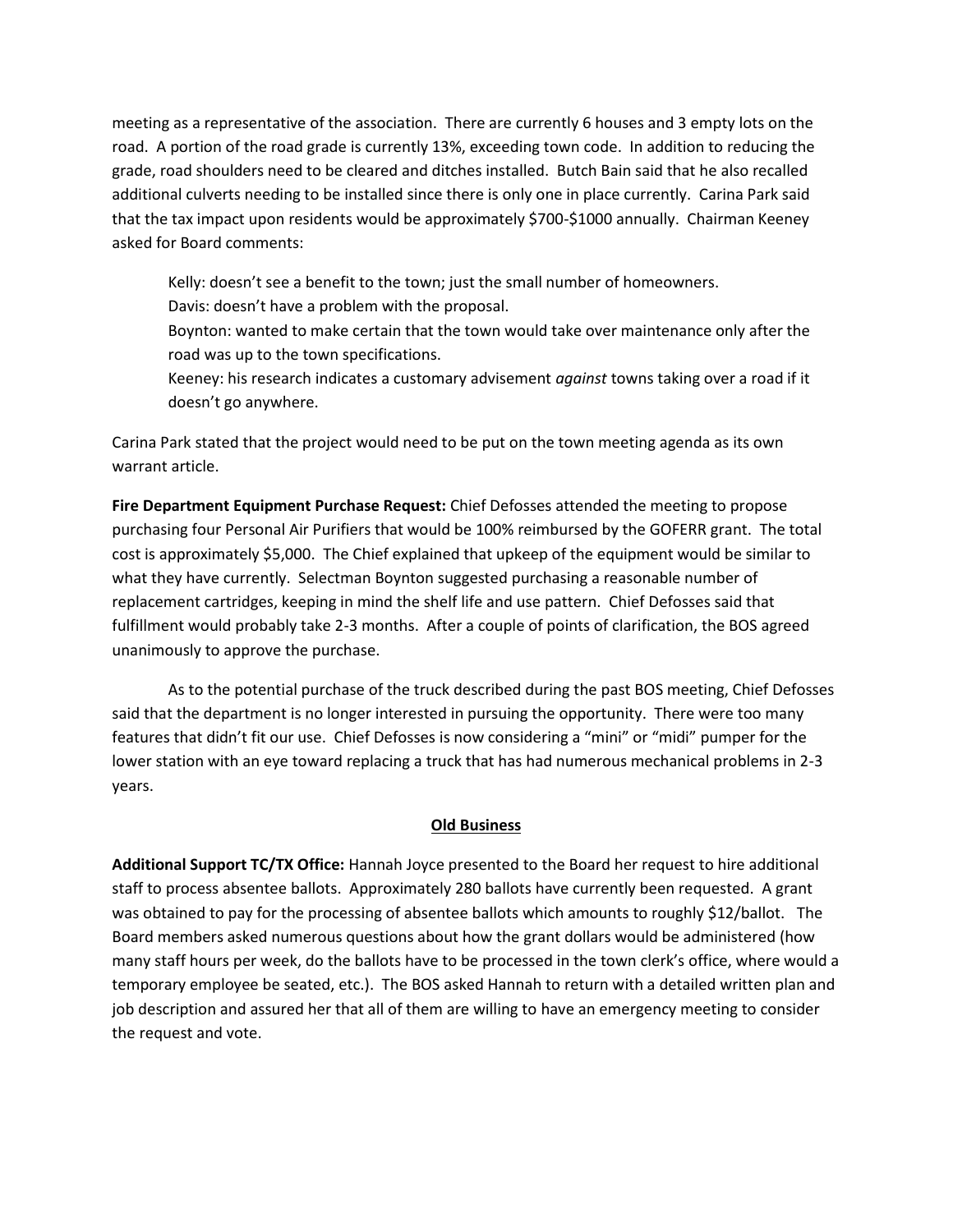#### **Correspondence**

**Cory Smith** from Waterville Estates stated that they did not receive any GOFERR funds. He has spent several thousand dollars on PPE, etc. and would like Campton to reimburse Waterville Estates Village District from the grant funds. The BOS are inviting Mr. Smith to attend the next meeting to detail the expenses and discuss further.

**Lisa Ash** sent a letter regarding her COVID-19 Afterschool Program plans in order to keep the BOS informed.

**Primex** has sent a COVID screening form that they wish the Town would use. Carina stated that she will add a space on the form so that an employee's daily temperature can be included.

**NH Retirement System** new rates have been approved. The new rates apply for their fiscal year beginning July 2020 through June2021. Carina estimates that it will cost an additional \$20,000 for the second half of 2021.

A wetlands permit was received concerning the Spencer Brook Forrest.

A public hearing regarding a cell phone tower installation in Thornton was continued to September 17, 2020.

Carina stated that it is now time to begin the budget schedule including budget submissions by department heads and employee evaluations. Carina is going to request that budgets be submitted by the end of September. Employee evaluations will be due by the end of October. The first budget meeting for the BOS will be October 13 at 1 pm.

Thornton Board of Selectmen has requested a joint meeting of the full BOS to be held for the purpose of discussing an intergovernmental agreement. Thornton requested an October 7<sup>th</sup> meeting but the Campton BOS would like the meeting to be held sooner - September 28<sup>th</sup> in the Campton Community room.

**Michael Sharp** has concerns that the state logging is going to cause blow down in the Campton owned woods. Selectman Boynton suggested that a member of the Conservation Committee be included in a discussion about prevention.

**Wilbur Coffey** is requesting a "blind drive" sign be placed near his driveway. Chief Foss feels that drivers obeying the speed limit should have no difficulty seeing the driveway. Chairman Keeney is going to inspect the site.

Carina stated that the PD Durango will be going to White Farm Auction.

Chairman Keeney asked if the BOS objected to skipping Committee Updates and Board Concerns given the time and non-public agenda. There were no objections.